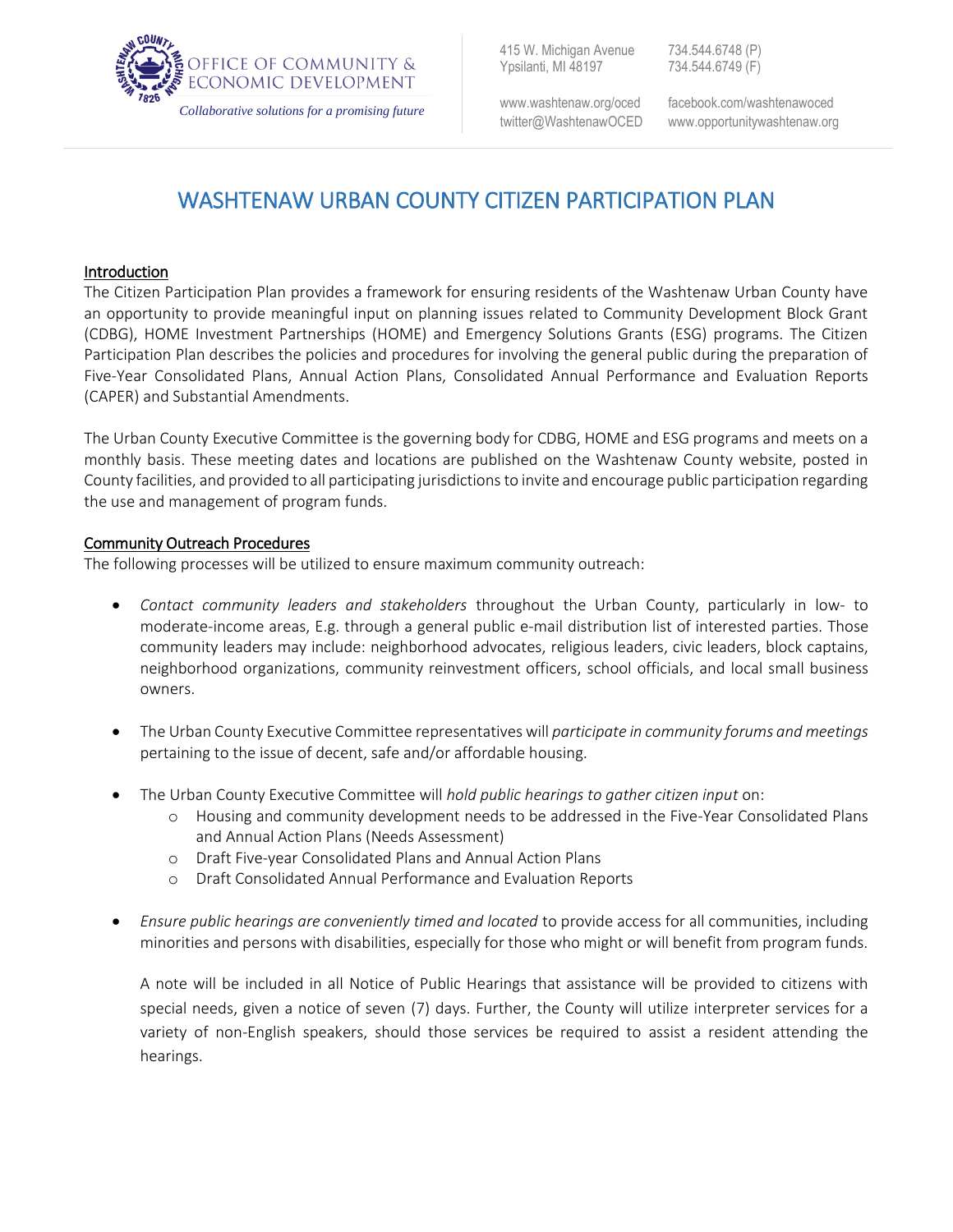- *\*Ensure adequate and timely notification of Public Hearings* to maximize community attendance by:
	- o Publishing the Notice of Public Hearing in the publication of the highest circulation, including online notice, at least two (2) weeks prior to the hearing.
	- o Posting an announcement of the hearing on the Washtenaw County Office of Community and Economic Development (OCED) webpage.
	- o E-mailing the Notice of Public Hearing to the Urban County Executive Committee representatives, local public service agencies and faith-based organizations through a general public e-mail distribution list of interested parties to be maintained by OCED.
- *\*Provide a Public Comment Period of no less than 30 days* to review and submit comments on:
	- o Draft Consolidated Plans
	- o Draft Annual Action Plan
	- o Draft Consolidated Annual Performance Evaluation Reports
	- o Proposed/Draft Substantial Amendments
	- o Proposed/ Draft amendments to the Citizen Participation Plan

As appropriate, comments and suggestions will be incorporated into the associated document. Community input submitted in writing will receive response from the Urban County Executive Committee within 15 working days.

\*During a national and/or local emergency or disaster situation, including but not limited to the Coronavirus/COVID-19 pandemic, alternate citizen participation requirements will allow for:

- Reasonable notice and opportunity to comment (I.e. can be less than 2 weeks' notice);
- Shortened public comment period that (I.e. no less than 5 days);
- Virtual hearings, IF they provide (1) reasonable notification and access for citizens in accordance with the Washtenaw Urban County's grant certifications, (2) timely responses from local officials to all citizen questions and issues, and (3) public access to all questions and responses.

## Publication of Consolidated Plans, Action Plans, and Performance Reports

The Urban County Executive Committee will make draft copies of Consolidated Plans, Action Plans and Consolidated Annual Performance and Evaluation Reports available for public review during the comment period. These draft documents will also be posted on the Washtenaw County OCED website.

## **Complaints**

The Urban County Executive Committee staff will provide a timely (10-15 working days) and responsive written reply to every written community complaint regarding the consolidated plans, action plans the CDBG Program, the HOME Program, ESG Program, plan amendments, and performance reports.

## Public Information about Programs and Services

The Washtenaw County Office of Community and Economic Development will provide interested communities and community groups with information about eligible programs and activities, given due regard to privacy and confidentiality. The Office of Community and Economic Development staff to the Urban County will also maintain an email listserv with names and email addresses of interested persons/groups/communities/organizations and will use this "Urban County Interested Parties" listserv to distribute information. Anyone can subscribe to this listserv by entering their name and email address on the Washtenaw Urban County webpage at [www.washtenaw.org/urbancounty.](http://www.washtenaw.org/urbancounty) Scroll to the bottom of the page to find the prompt: *Sign up to receive updates about Urban County meetings, projects, and more.*